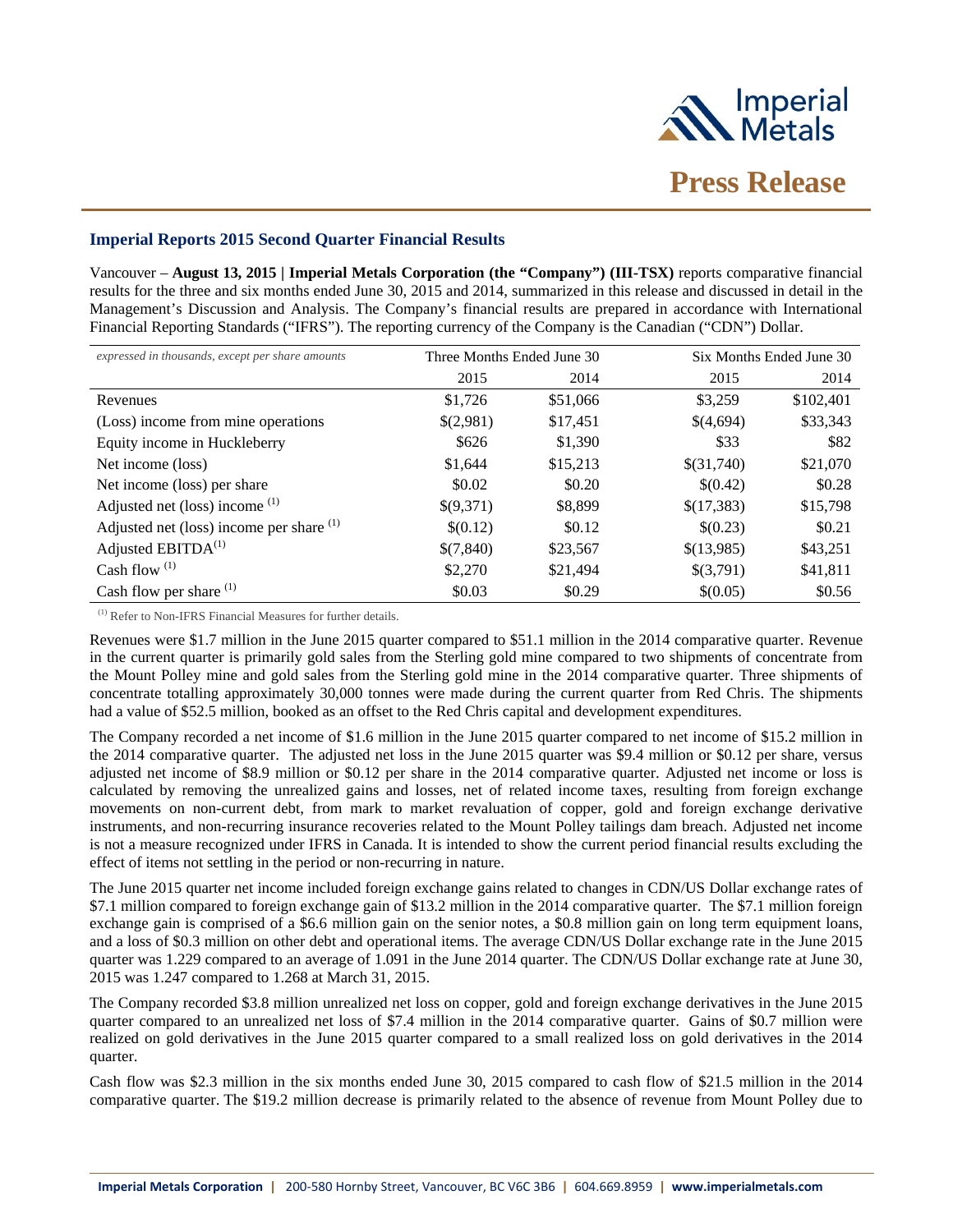the suspension of mine operations following the tailings dam breach in 2014 offset in part by \$11.0 million of insurance recoveries related to the Mount Polley tailings dam breach.

Capital expenditures, inclusive of capitalized interest, decreased to \$48.9 million from \$141.8 million in the 2014 comparative quarter. Expenditures in the current quarter were financed from non-current debt and from a \$30.0 million line of credit facility. At June 30, 2015 the Company had \$17.5 million in cash.

During the June 2015 quarter the Company did not purchase any common shares for cancellation.

# **Liquidity and Financing**

The Company's Interim Financial Statements have been prepared on a going concern basis which assumes the Company will continue operating in the foreseeable future and will be able to service its debt obligations, realize its assets and discharge its liabilities in the normal course as they come due.

The August 4, 2014 tailings dam breach at the Mount Polley mine has resulted in the loss of production from the mine until the limited restart on August 5, 2015. The Mount Polley mine was the primary source of cash flow for the Company at the time the tailings dam breach occurred. In the quarter ended June 30, 2015 the Company incurred \$2.5 million on rehabilitation activities. To June 30, 2015 an aggregate of \$61.0 million has been spent on rehabilitation at the Mount Polley mine following the tailings dam breach. To June 30, 2015 the Company had received \$25.0 million of related insurance recoveries. Income and mining tax recoveries have also been recorded in connection with these costs, net of insurance recoveries. At June 30, 2015 the provision for rehabilitation costs to be incurred in the future was \$6.4 million. The provision for rehabilitation contains significant estimates and judgments about the scope, timing and cost of the work that will be required. It is based on assumptions and estimates at the current date and is subject to revision in the future as further information becomes available to the Company.

At June 30, 2015, the Company had cash of \$17.5 million and a working capital deficiency of \$73.4 million. Following completion of the construction of the Red Chris mine, commissioning of the mill commenced and the first concentrate was produced in February 2015.

On May 19, 2015 the Company announced its intention to conduct a financing of approximately \$80.0 million along with a \$30.0 million short term loan facility to provide interim funding to the Company while it completed the financing. The \$80.0 million financing is comprised of three components: a rights offering to raise \$44.0 million, backstopped by the Company's two largest shareholders, a private placement of common shares to raise \$6.0 million and a private placement of convertible debentures to raise \$30.0 million. The private placement of common shares closed on August 11, 2015 with the other two financings targeted to close on or about August 24, 2015. A portion of these financings will be used to repay the \$30.0 million short term loan facility.

The funds from the financing, projected cash flow from the Red Chris and Mount Polley mines, as well as the available credit facilities and additional sources of financing, should be sufficient to fund the remaining estimated rehabilitation cost of the tailings dam breach at the Mount Polley mine and the estimated costs associated with the Red Chris mine. However, there are inherent risks associated with the startup of the Red Chris mine and production from the mine after startup as well as uncertainties related to the scope, timing and cost of the rehabilitation at the Mount Polley mine.

There can be no assurance that financing will be available on terms acceptable to the Company or at all should the Company require additional financial resources.

# **Non-IFRS Financial Measures**

The Company reports four non-IFRS financial measures: Adjusted net income, Adjusted EBITDA, cash flow and cash cost per pound of copper produced which are described in detail below. The Company believes these measures are useful to investors because they are included in the measures that are used by management in assessing the financial performance of the Company.

Adjusted net income, Adjusted EBITDA and cash flow are not generally accepted earnings measures and should not be considered as an alternative to net income (loss) and cash flows as determined in accordance with IFRS. As there is no standardized method of calculating these measures, these measures may not be directly comparable to similarly titled measures used by other companies. Reconciliations are provided below.

### *Adjusted Net Income*

Adjusted net loss in the June 2015 quarter was \$9.4 million (\$0.12 per share) compared to an adjusted net income of \$8.9 million (\$0.12 per share) in the June 2014 quarter. Adjusted net income or loss shows the financial results excluding the effect of items not settling in the current period and non-recurring items. Adjusted net income or loss is calculated by removing the gains or losses, net of related income taxes, resulting from mark to market revaluation of derivative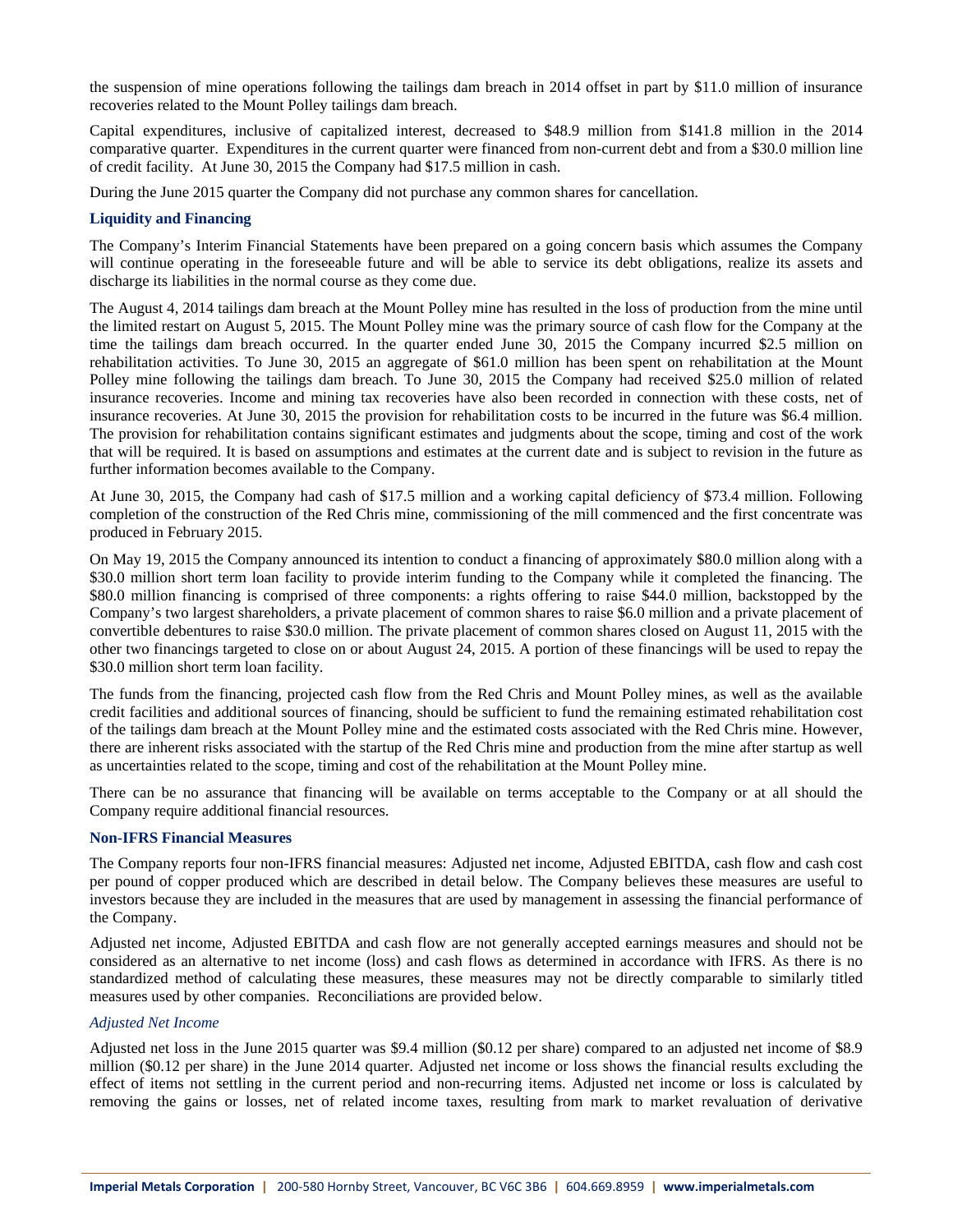instruments not related to the current period, net of taxes, and unrealized foreign exchange gains or losses on non-current debt, net of tax, as further detailed in the following table.

| expressed in thousands, except per share amounts  | Three Months Ended June 30 |           | Six Months Ended June 30 |           |
|---------------------------------------------------|----------------------------|-----------|--------------------------|-----------|
|                                                   | 2015                       | 2014      | 2015                     | 2014      |
| Net income (loss) as reported                     | \$1,644                    | \$15,213  | \$(31,740)               | \$21,070  |
| Unrealized loss (gain) on derivative instruments, |                            |           |                          |           |
| net of tax $^{(a)}$                               | 3,146                      | 5.511     | (8,151)                  | 7,056     |
| Unrealized foreign exchange (gain) loss on        |                            |           |                          |           |
| non-current debt, net of tax $(b)$                | (7,080)                    | (11, 825) | 29.589                   | (12, 328) |
| Insurance recoveries, net of tax (c)              | (7,081)                    |           | (7,081)                  |           |
| Adjusted net (loss) income                        | \$(9,371)                  | \$8,899   | \$(17,383)               | \$15,798  |
| Adjusted net (loss) income per share              | \$(0.12)                   | \$0.12    | \$(0.23)                 | \$0.21    |

(a) Derivative financial instruments are recorded at fair value on the Company's Statement of Financial Position, with changes in the fair value, net of taxes, including the Company`s 50% share of derivative instruments of Huckleberry flowing through net income. The amounts ultimately realized may be materially different than reflected in the financial statements due to changes in prices of the underlying copper, gold and foreign currency hedged.

(b) Non-current debt is recorded on the Company's Statement of Financial Position at the foreign exchange rate in effect on that date, with changes in foreign exchange rates, net of taxes, flowing through net income. The amounts of non-current debt ultimately payable may be materially different than reflected in the financial statements due to foreign currency movements. Tax recoveries on unrealized capital losses are recorded only to the extent that they are expected to be realized by offset against available capital gains.

(c) Insurance recoveries related to the Mount Polley tailings dam breach, net of tax, have been excluded as these recoveries are non-recurring.

### *Adjusted EBITDA*

We define Adjusted EBITDA as net income (loss) before interest expense, taxes and depletion and depreciation and as adjusted for the other items described in the reconciliation table below.

Adjusted EBITDA is not necessarily comparable to similarly titled measures used by other companies. We believe that the presentation of Adjusted EBITDA is appropriate to provide additional information to investors about certain non-cash or unusual items that we do not expect to continue at the same level in the future, or other items that we do not believe to be reflective of our ongoing operating performance. We further believe that our presentation of this non-IFRS financial measure provides information that is useful to investors because it is an important indicator of our operations and the performance of our core business.

Adjusted EBITDA is not a measurement of operating performance or liquidity under IFRS and should not be considered as a substitute for earnings from operations, net income or cash generated by operating activities computed in accordance with IFRS. Adjusted EBITDA has limitations as an analytical tool and therefore Adjusted EBITDA should not be considered as a measure of discretionary cash available to us to invest in the growth of our business.

A reconciliation of net (loss) income to Adjusted EBITDA is as follows:

| expressed in thousands                              | Three Months Ended June 30 |           | Six Months Ended June 30 |          |
|-----------------------------------------------------|----------------------------|-----------|--------------------------|----------|
|                                                     | 2015                       | 2014      | 2015                     | 2014     |
| Net income (loss) <sup>(a)</sup>                    | \$1,644                    | \$15,213  | \$(31,740)               | \$21,070 |
| Adjustments:                                        |                            |           |                          |          |
| Income and mining tax expense (recovery)            | 672                        | 7,601     | (2,546)                  | 11,815   |
| Interest expense                                    | 2,265                      |           | 4,931                    |          |
| Depletion and depreciation                          | 1.614                      | 6,126     | 3.191                    | 12,623   |
| Accretion of future site reclamation provisions     | 209                        | 166       | 420                      | 323      |
| Unrealized losses (gains) on derivative instruments | 3,833                      | 7.413     | (9,250)                  | 9,514    |
| Share based compensation                            | 107                        | 225       | 213                      | 447      |
| Foreign exchange (gains) losses                     | (7,056)                    | (13, 167) | 32,082                   | (12,629) |
| Revaluation (gains) losses on marketable securities | (45)                       | 66        | 4                        | 153      |
| Gains on sale of mineral properties                 | (83)                       | (76)      | (290)                    | (65)     |
| Insurance recoveries                                | (11,000)                   |           | (11,000)                 |          |
| Adjusted EBITDA <sup>(a)</sup>                      | \$(7,840)                  | \$23,567  | \$(13,985)               | \$43,251 |

(a) Net income and Adjusted EBITDA includes our 50% portion of the net income from Huckleberry in accordance with IFRS11. However, we are not able to control the timing and amount, if any, of cash distributions that Huckleberry may make to Imperial.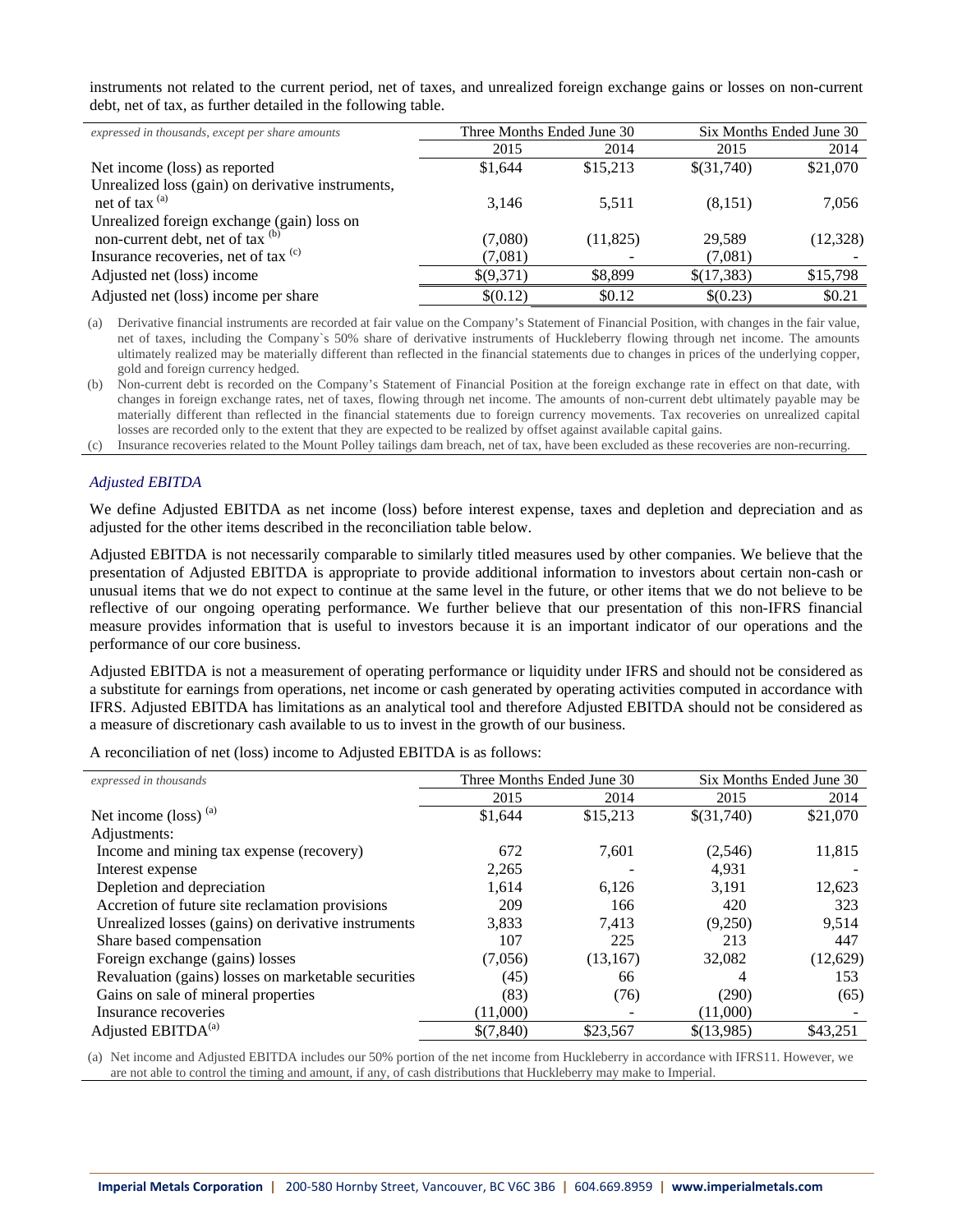# *Cash Flow and Cash Flow Per Share*

Cash flow and cash flow per share are measures used by the Company to evaluate its performance however they are not terms recognized under IFRS. Cash flow is defined as cash flow from operations before the net change in non-cash working capital balances, income and mining taxes, and interest paid and cash flow per share is the same measure divided by the weighted average number of common shares outstanding during the year.

The calculation of cash flow and cash flow per share is as follows:

| expressed in thousands, except share and per share amounts |            | Three Months Ended June 30 | Six Months Ended June 30 |            |  |
|------------------------------------------------------------|------------|----------------------------|--------------------------|------------|--|
|                                                            | 2015       | 2014                       | 2015                     | 2014       |  |
| Income (loss) before taxes                                 | \$2,316    | \$22,814                   | \$(34,286)               | \$32,885   |  |
| Items not affecting cash flows                             |            |                            |                          |            |  |
| Equity income in Huckleberry                               | (626)      | (1,390)                    | (33)                     | (82)       |  |
| Depletion and depreciation                                 | 1.614      | 6,126                      | 3,191                    | 12,623     |  |
| Share based compensation                                   | 107        | 225                        | 213                      | 447        |  |
| Accretion of future site reclamation provisions            | 209        | 166                        | 420                      | 323        |  |
| Unrealized foreign exchange (gains) losses                 | (7,540)    | (13, 848)                  | 31,088                   | (13,986)   |  |
| Unrealized (gains) losses on derivative instruments        | 3,833      | 7.413                      | (9,250)                  | 9,514      |  |
| Interest expense                                           | 2,265      |                            | 4,931                    |            |  |
| Other                                                      | 92         | (12)                       | (65)                     | 87         |  |
| Cash flow                                                  | \$2,270    | \$21,494                   | \$(3,791)                | \$41,811   |  |
| Basic weighted average number of common shares             |            |                            |                          |            |  |
| outstanding                                                | 74,969,955 | 74,945,642                 | 74,969,365               | 74,891,397 |  |
| Cash flow per share                                        | \$0.03     | \$0.29                     | \$(0.05)                 | \$0.56     |  |

# *Cash Cost Per Pound of Copper Produced*

The cash cost per pound of copper produced is a non-IFRS financial measure that does not have a standardized meaning under IFRS, and as a result may not be comparable to similar measures presented by other companies. Management uses this non-IFRS financial measure to monitor operating costs and profitability. The Company is primarily a copper producer and therefore calculates this non-IFRS financial measure individually for its two copper producing mines, Mount Polley and Huckleberry, and on a composite basis for these two mines. The Red Chris mine will be included in the calculation once it reaches commercial production.

The method of calculating the cash cost per pound of copper produced are described in detail under the heading Non-IFRS Financial Measures in the MD&A for the year ended December 31, 2014.

Variations from period to period in the cash cost per pound of copper produced are the result of many factors including: ore grade, metal recoveries, the portion of stripping costs allocated to operations, mine and mill operating conditions, labour and other cost inputs, transportation and warehousing costs, treatment and refining costs, the amount of by-product and other revenues, the US\$ to CDN\$ exchange rate and the amount of copper produced. Idle mine costs during the periods when the Mount Polley and Huckleberry mines were not in operation have been excluded from the cash cost per pound of copper produced.

The following table is a summary of the cash cost per pound of copper produced in US Dollars:

| expressed in thousands, except cash cost per pound of copper produced | Three Months Ended June 30, 2015 |                                  |            |
|-----------------------------------------------------------------------|----------------------------------|----------------------------------|------------|
|                                                                       | Huckleberry                      | Mount                            |            |
|                                                                       | 100%                             | Polley                           | Composite* |
| Cash cost of copper produced in US\$                                  | \$25,315                         | ٠                                | \$12,645   |
| Copper produced - lbs                                                 | 11.493                           |                                  | 11,493     |
| Cash cost per pound of copper produced in US\$                        | \$2.20                           |                                  | \$2.20     |
|                                                                       |                                  | Three Months Ended June 30, 2014 |            |
|                                                                       | Huckleberry                      | Mount                            |            |
|                                                                       | 100%                             | Polley                           | Composite* |
| Cash cost of copper produced in US\$                                  | \$18.951                         | \$12,024                         | \$21,500   |
| Copper produced - lbs                                                 | 9.198                            | 11.980                           | 16,579     |
| Cash cost per pound of copper produced in US\$                        | \$2.06                           | \$1.00                           | \$1.30     |
| *Mount Polley plus 50% of Huckleberry                                 |                                  |                                  |            |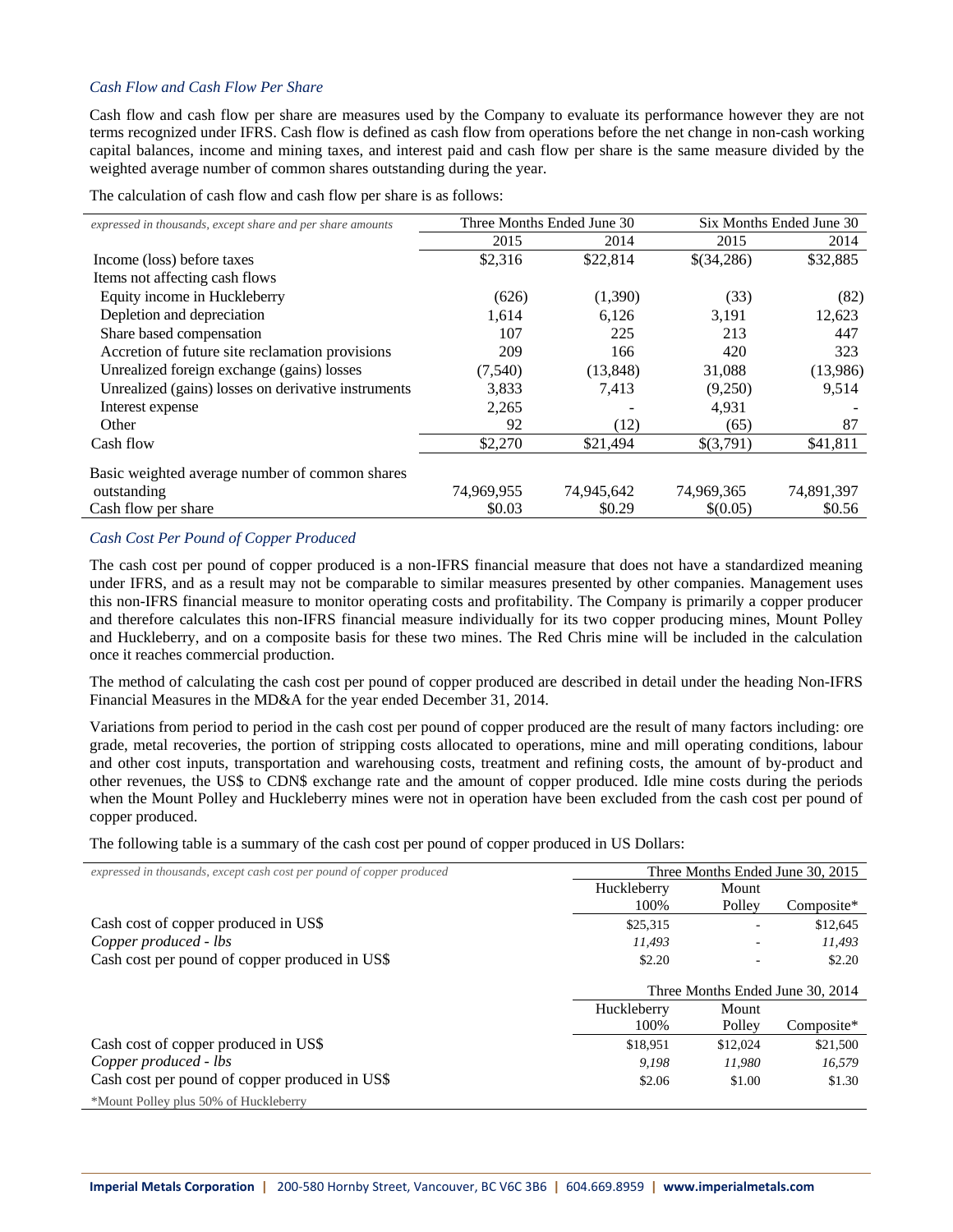#### **Derivative Instruments**

In the three month period ending June 30, 2015 the Company recorded net losses of \$3.1 million on derivative instruments, comprised of a \$2.4 million net loss related to the CDN/US currency swap and a \$0.7 million net loss on gold derivatives. This compares to a net loss of \$7.4 million in the June 2014 quarter, comprised of a \$5.3 million loss related to the CDN/US currency swap and a \$2.1 million net loss on copper and gold derivatives. These gains and losses result from the mark to market valuation of the derivative instruments based on changes in the price of copper and gold and movements in the CDN/US exchange rate. These amounts include realized gains on gold contracts of \$0.7 million in the June 2015 quarter, compared to realized gains of under \$0.1 million on copper and gold contracts in the June 2014 quarter. The Company has not applied hedge accounting for its derivative instruments and therefore records changes in the unrealized gains or losses on these contracts at fair value on each statement of financial position date, with the adjustment resulting from the revaluation being charged to the statement of income as a gain or loss.

The Company utilized a variety of derivative instruments including the purchase of puts, forward sales, currency swaps and the use of min/max zero cost collars. The Company's income or loss from derivative instruments may be very volatile from period to period as a result of changes in the copper and gold prices and CDN/US exchange rates compared to the copper and gold prices and CDN/US exchange rate at the time when these contracts were entered into and the type and length of time to maturity of the contracts.

The Company has no derivative instruments for copper at June 30, 2015. At June 30, 2015 the Company has hedged 48,600 ounces of gold for the balance of 2015 via min/max zero cost collars.

In the March 2014 quarter the Company entered into a cross currency swap to lock in the foreign exchange rate on US\$110.0 million of the US\$325.0 million senior unsecured notes (the "Notes") principal amount and related interest over the five year term of the Notes. The foreign exchange rate was fixed at 1.1113 CDN for each US Dollar. Based on the June 30, 2015 CDN/US Dollar exchange rate the Company had an unrealized gain of \$13.9 million on the derivative instruments related to the swap.

Future changes in the CDN/US Dollar exchange rate could have a material impact on the valuation of the cross currency swap however this gain or loss will be more than offset by the foreign exchange gain or loss on the Notes.

### **Red Chris Mine**

An Impact, Benefit and Co-Management Agreement with the Tahltan Nation was signed on July 27, 2015. The agreement had earlier been approved by a referendum with 87% of respondents voting in favour.

Copper production for the second quarter was 12.67 million pounds, up significantly from the 4.72 million pounds produced in the March 2015 quarter. Mill throughput for the June 2015 quarter averaged 20,247 tonnes per day, with water supply being the largest single cause of downtime. By early July, water supply issues were resolved, and during the month a total of 730,339 tonnes were milled, producing 7.23 million pounds copper and 3,625 ounces gold. Metallurgical performance improved in July with a copper recovery of 80.9% and gold recovery of 53.2% being achieved. The current program for construction of the tailings dam is well underway with about 57% of the planned construction completed to the end of June 2015.

Management has concluded that the Red Chris mine achieved the accounting criteria for commercial production in July 2015. Effective July 1, 2015 the revenue from and expenses of operating the mine will be reported through the Statement of Income. The Red Chris mine has yet to achieve the mine completion tests under the Senior Credit Facility. The Company has until December 1, 2015 to meet these tests.

| <b>Red Chris Production</b> | Six Months Ended<br>June 30, 2015 | Three Months Ended<br>June 30, 2015 | Three Months Ended<br>March 31, 2015 |
|-----------------------------|-----------------------------------|-------------------------------------|--------------------------------------|
| Ore milled - tonnes         | 2,667,379                         | 1,851,608                           | 815,771                              |
| Grade % - copper            | 0.484                             | 0.502                               | 0.443                                |
| Grade $g/t - gold$          | 0.243                             | 0.238                               | 0.254                                |
| Recovery % - copper         | 62.03                             | 61.88                               | 59.21                                |
| Recovery % - gold           | 31.87                             | 31.94                               | 31.63                                |
| Copper - lbs                | 17,397,000                        | 12,677,000                          | 4,720,000                            |
| $Gold - oz$                 | 6,644                             | 4,533                               | 2,110                                |
| Silver - oz                 | 25,742                            | 18,721                              | 7,021                                |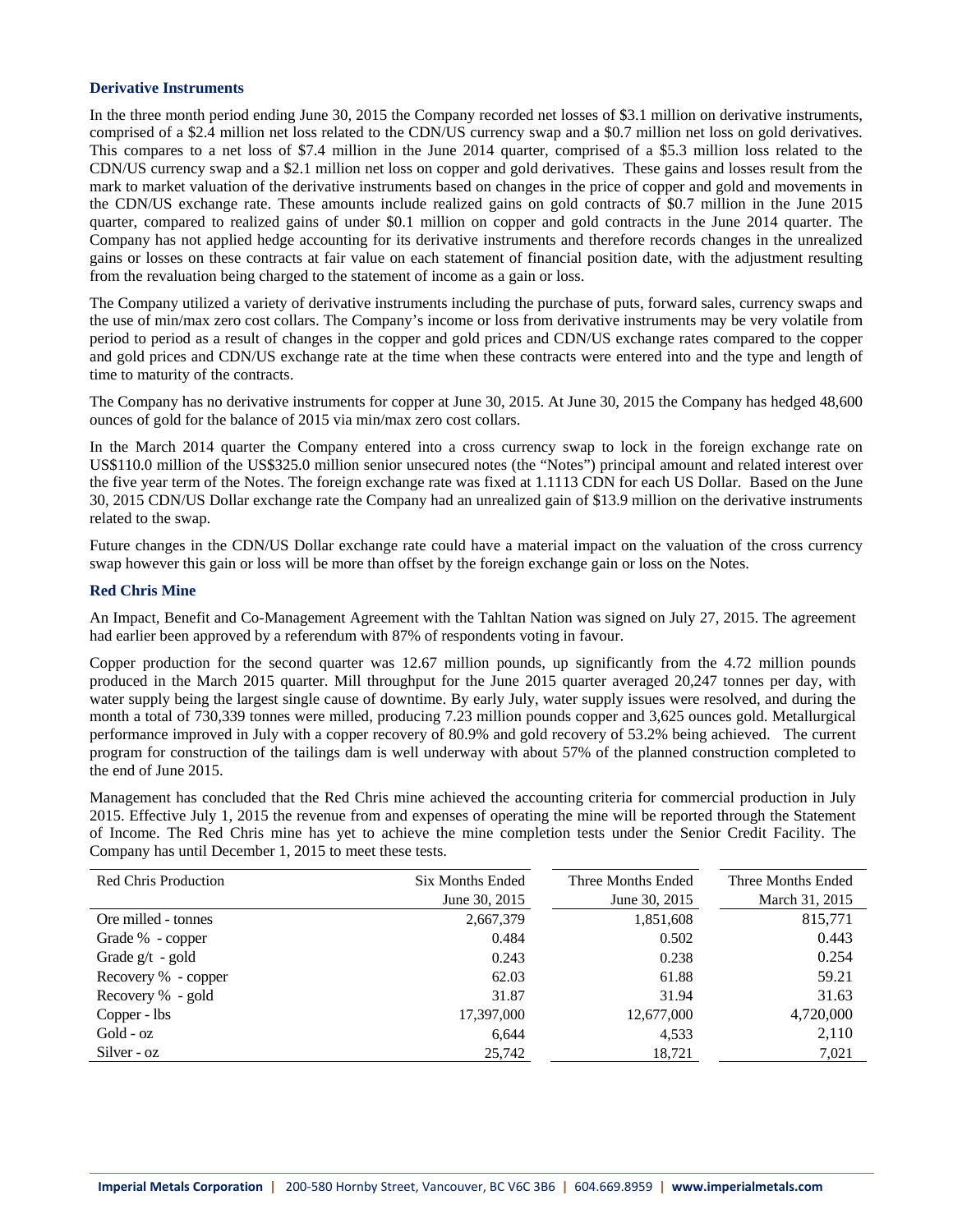### **Mount Polley Mine**

Mount Polley restarted operations on August 5, 2015 following receipt of permit amendments on July 5, 2015 which allowed recommencement of the mine using a modified operation plan that includes the use of the Springer pit to contain the tailings produced. Operations commenced on a one week on, one week off basis, with ore coming from the Cariboo pit and the Boundary zone underground mine. The restart of the Mount Polley mill has progressed smoothly, and during the first week of the restarted operation, 140,790 tonnes of ore was treated, and approximately 1,400 tonnes of concentrate was produced containing approximately 830,000 pounds copper and 1,300 ounces gold.

With recommenced operations, the mine currently has 183 people employed at site.

The rehabilitation of the areas affected by the August 4, 2014 breach of the tailings embankment are continuing. Imperial remains committed to working with the Ministry of Environment, First Nations and the local community to mitigate the effects of the breach.

### **Huckleberry Mine**

Throughput for the 2015 second quarter was 1.7 million tonnes, 24.7% more than achieved in the 2014 comparative quarter. This additional throughput along with slightly higher copper grade resulted in copper production of 11.5 million pounds in the second quarter 2015, up 24.9% from the comparable 2014 quarter.

| Huckleberry Production*              | Three Months Ended June 30 |           |            | Six Months Ended June 30 |  |
|--------------------------------------|----------------------------|-----------|------------|--------------------------|--|
|                                      | 2015                       | 2014      | 2015       | 2014                     |  |
| Ore milled – tonnes                  | 1,726,751                  | 1,384,384 | 3,293,245  | 2,281,449                |  |
| Ore milled per calendar day – tonnes | 18.975                     | 15,213    | 18,195     | 12,605                   |  |
| Grade $% -$ copper                   | 0.338                      | 0.334     | 0.342      | 0.324                    |  |
| Recovery $% -$ copper                | 89.3                       | 90.2      | 89.0       | 90.3                     |  |
| $Copper - lbs$                       | 11.492.864                 | 9.197.618 | 22,119,948 | 14,700,502               |  |
| Gold - oz                            | 866                        | 744       | 1,681      | 1.197                    |  |
| $Silver-oz$                          | 57.226                     | 50,951    | 111,198    | 81,386                   |  |

\*production stated 100% - Imperial's allocation is 50%

#### **Sterling Mine**

Underground mining operations were terminated at the end of May 2015. The Company awaits approval of the environmental assessment for the open pit mine from the Bureau of Land Management. The heap will continue to recover gold for a few more months. A total of 492 ounces gold were shipped from site during the June 2015 quarter.

An exploration program that includes soil sampling and geological mapping is being conducted in an area of favorable geology along the northern flank of Bare Mountain. Some of the staff, and much of Sterling's underground mining equipment has been transferred to Mount Polley to assist in the underground mining of the Boundary zone.

### **Outlook**

Following the signing of the Impact, Benefit and Co-Management Agreement with the Tahltan Nation on July 27, 2015, the Company looks forward to working together with the Tahltan Nation to make the Red Chris mine an important driver of employment and the economy in northwestern British Columbia. At the end of June 2015, First Nation employees represented over 28% of the Red Chris workforce. Operations at Red Chris will focus on completion of construction work at the tailings facility, and on maximizing the throughput and metallurgical performance of the processing plant.

At the Red Chris mine, the water supply issues were resolved in early July and the plant was able to run on a steadier basis. Operating time averaged 88% for the month. Metallurgical results improved with steady operation of the plant and with less near surface ore being treated. Copper and gold recoveries in July improved to 80.9% and 53.2 % respectively, up significantly from the June 2015 quarter average of 61.88% for copper and 31.94% for gold. For July 2015 the copper production was 7.23 million pounds and gold production was 3,625 ounces, both records for the Red Chris mine.

Mount Polley restarted operations on August 5, 2015 following receipt of permit amendments on July 5, 2015 which allowed recommencement of the mine using a modified operation plan that includes the use of the Springer pit to contain the tailings produced. The permit allows for a maximum of 4.0 million tonnes of tailings to be stored in the Springer pit over a period of one year. This is approximately 50% of the plant's annual capacity. The renewed operation will be conducted on a one week one on, one week off basis.

Work continues on rehabilitation of the areas affected by the breach of the tailings embankment. Permitting work on both a short term and long term water discharge permit is underway. Obtaining these permits is required to maintain the water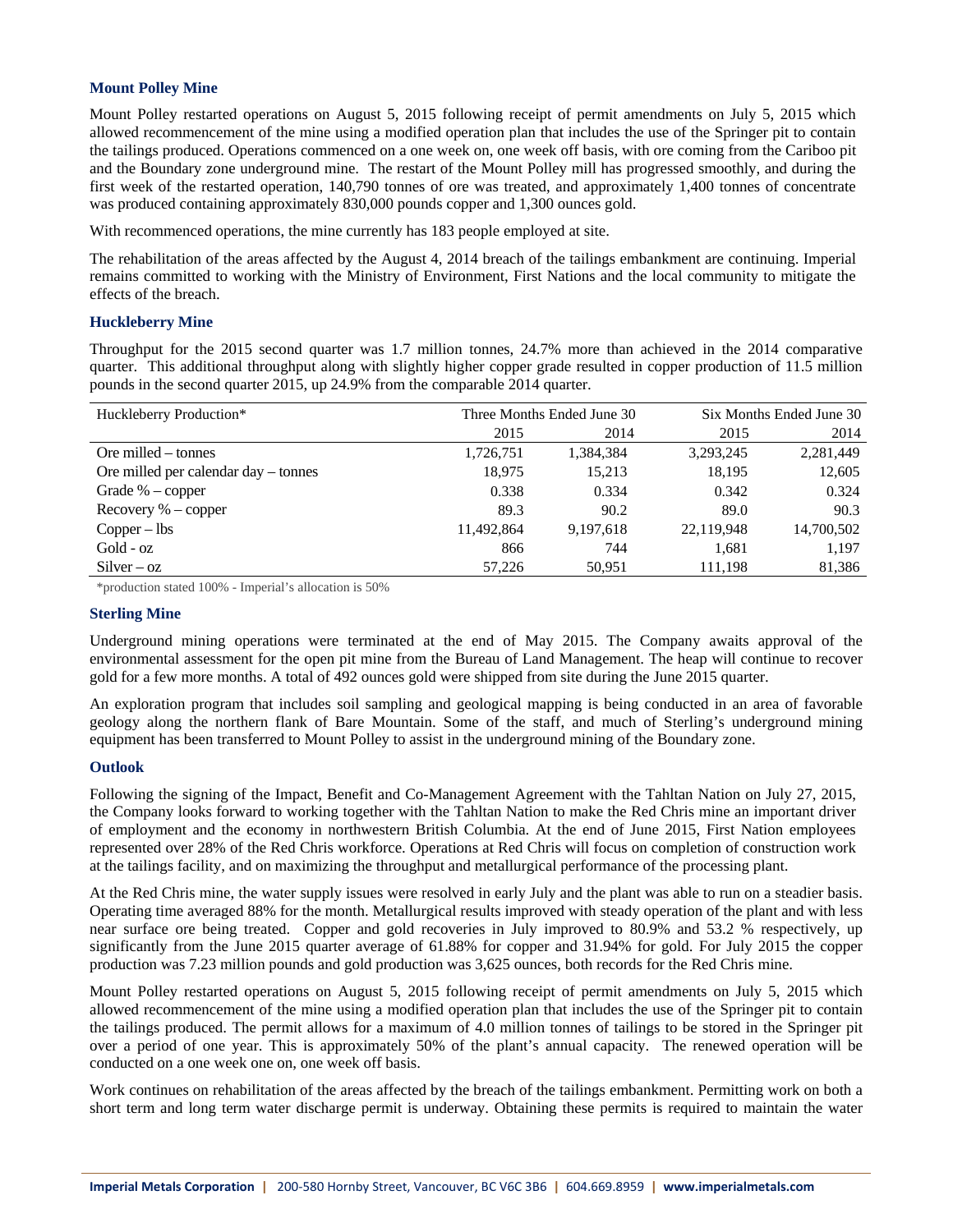balance on the site. Work is also underway to design a system to store tailings in the long term which would allow the mine to restart full scale operations.

The Huckleberry plant is operating well and copper production of 11.5 million pounds in the June 2015 quarter, up 24.9% from the comparable 2014 quarter. An optimized mine plan for the Huckleberry mine is in progress, and is expected to be completed by the end of the year.

At Sterling, the Company awaits approval of the environmental assessment for the open pit mine from the Bureau of Land Management. The heap will continue to recover gold for a few more months. An exploration program that includes soil sampling and geological mapping is being conducted in an area of favorable geology along the northern flank of Bare Mountain.

**For information related to this press release** refer to the detailed financial information provided in the Company's 2015 Second Quarter Report available on *www.imperialmetals.com* and on *www.sedar.com*.

> **An Earnings Announcement Conference Call**  is scheduled for August 14, 201510:00am PDT | 11:00am MDT | 1:00pm EDT

Management will discuss the Second Quarter 2015 Financial Results provided in this press release. To participate, following are call-in numbers for the earnings announcement conference call:

778.383.7413 local Vancouver 416.764.8688 local Toronto 587.880.2171 local Calgary 888.390.0546 toll free North America

Conference call will be available for playback until August 21, 2015 by dialing 888.390.0541 or 416.764.8677 | playback passcode 210598 #

#### **About Imperial**

---

Imperial is an exploration, mine development and operating company based in Vancouver, British Columbia. The Company, through its subsidiaries, owns the Mount Polley copper/gold mine in British Columbia, the Sterling gold mine in Nevada and the Red Chris copper/gold mine in northern British Columbia. Imperial also has a 50% interest in the Huckleberry copper mine and a 50% interest in the Ruddock Creek lead/zinc property, both in British Columbia.

#### **Imperial Contact Information**

Brian Kynoch **|** President **|** 604.669.8959 Andre Deepwell **|** Chief Financial Officer **|** 604.488.2666 Gordon Keevil **|** Vice President Corporate Development **|** 604.488.2677 Sabine Goetz **|** Shareholder Communications **|** 604.488.2657 **|** investor@imperialmetals.com

#### **Forward-Looking Information and Risks Notice**

The information in this press release provides a summary review of the Company's operations and financial position as at and for the period ended June 30, 2015, and plans for the future based on facts and circumstances as of August 12, 2015. Except for statements of historical fact relating to the Company, including our 50% interest in Huckleberry, certain information contained herein constitutes forward-looking information which are prospective in nature and reflect the current views and/or expectations of Imperial. Often, but not always, forward-looking information can be identified by the use of statements such as "plans", "expects" or "does not expect", "is expected", "scheduled", "estimates", "forecasts", "projects", "intends", "anticipates" or "does not anticipate", or "believes", or variations of such words and phrases or statements that certain actions, events or results "may", "could", "should", "would", "might" or "will" be taken, occur or be achieved. Such information in this MD&A includes, without limitation, statements regarding: mine plans; costs and timing of current and proposed exploration and development; production and marketing; capital expenditures; future expenses and scope relating to timing of ongoing rehabilitation activities at the Mount Polley mine; use of proceeds from financings and credit facilities; expectations relating to the start-up and operation of the Red Chris mine and costs associated therewith; adequacy of funds for projects and liabilities; expectations relating to the receipt of necessary regulatory permits, approvals or other consents; outcome and impact of litigation; cash flow; working capital requirements; expectations relating to the requirement for additional capital; expectations relating to results of operations, production, revenue, margins and earnings; future prices of copper and gold; future foreign currency exchange rates and impact; future accounting changes; and future prices for marketable securities.

Forward-looking information is not based on historical facts, but rather on then current expectations, beliefs, assumptions, estimates and forecasts about the business and the industry and markets in which Imperial operates, including, but not limited to, assumptions that: the Company will be able to advance and complete rehabilitation activities within expected timeframes; that there will be no significant delay or other material impact on the expected timeframes or costs for completion of rehabilitation of the Mount Polley mine and the recommencement of full, unrestricted operations at the mine; that the Company's initial rehabilitation activities will be successful in the long term; that all required permits, approvals and arrangements to proceed with planned rehabilitation will be obtained in a timely manner; that there will be no interruptions that will materially delay the Company's progress with its rehabilitation plans; that there will be no material delay in the ongoing ramp-up of the Red Chris mine; that equipment will operate as expected; that the Company's use of derivative instruments will enable the Company to achieve expected pricing protection; that there will be no material adverse change in